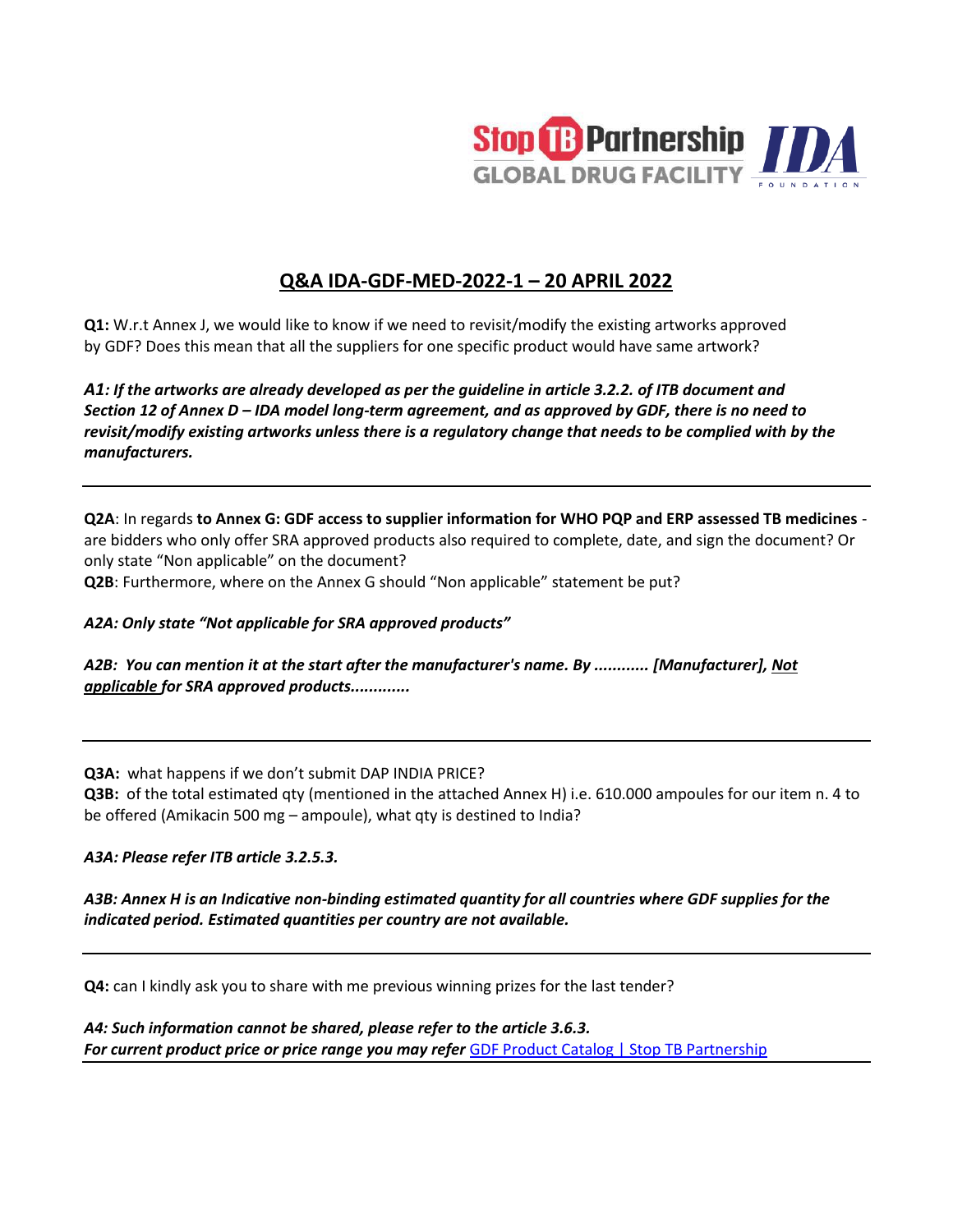**Q5:** It is not clear to us from the provided documentation whether the Purchase General Terms and Conditions (enclosed) or the long term agreement prevails. The provisions covering the same matters in both documents are different.

Is our understanding correct that the LTA is given by the UN StopTB to be signed with you, while the Purchase general terms and conditions are not given by StopTB but are IDA rules?

### *A5: Please refer to article 2.2 in Annex D - IDA model long-term agreement.*

### **Q6:** We refer to clause 3.8.4 in ITB-IDA/GDF-MED/2022/1

With reference to Clause 3.8.4 of the tender document, we request you to kindly clarify the following:

Of the total 40 points under the technical evaluation criteria, what are the respective maximum number of points that is allocated for each of the following criterion?

- i) Past delivery lead time performance
- ii) Total shelf life of the product
- iii) Number of product registration in countries
- iv) Supplier's responsiveness, collaboration, and communication score
- v) Production capacity
- vi) Batch size

## *A6: Of the total 40 points under the technical evaluation criteria, the maximum number of points allocated for each criterion will be defined per product based on the market situation and in line with articles 2.1, 2.2, and 2.3.*

### **Q7:** We refer to clause 3.2.6 in ITB-IDA/GDF-MED/2022/1

With reference to Clause 3.2.6.1 of the tender document, we request you to kindly clarify the following:

What will be the methodology for assigning points for country registrations? Can you kindly illustrate this in context of the following example. If company A has a total of 20 registrations for a product in the countries and company B has a total of 15 registrations for the product in the countries, how many points would each of the company, A and B, get?

*A7: Please refer to the scoring methodology described in article 3.8.4. For the following example, the company A will get the maximum number of points for the criterion "country registration" for the product and company B will get:*

> *X points = [Maximum number of points for the criterion] x [15] [20]*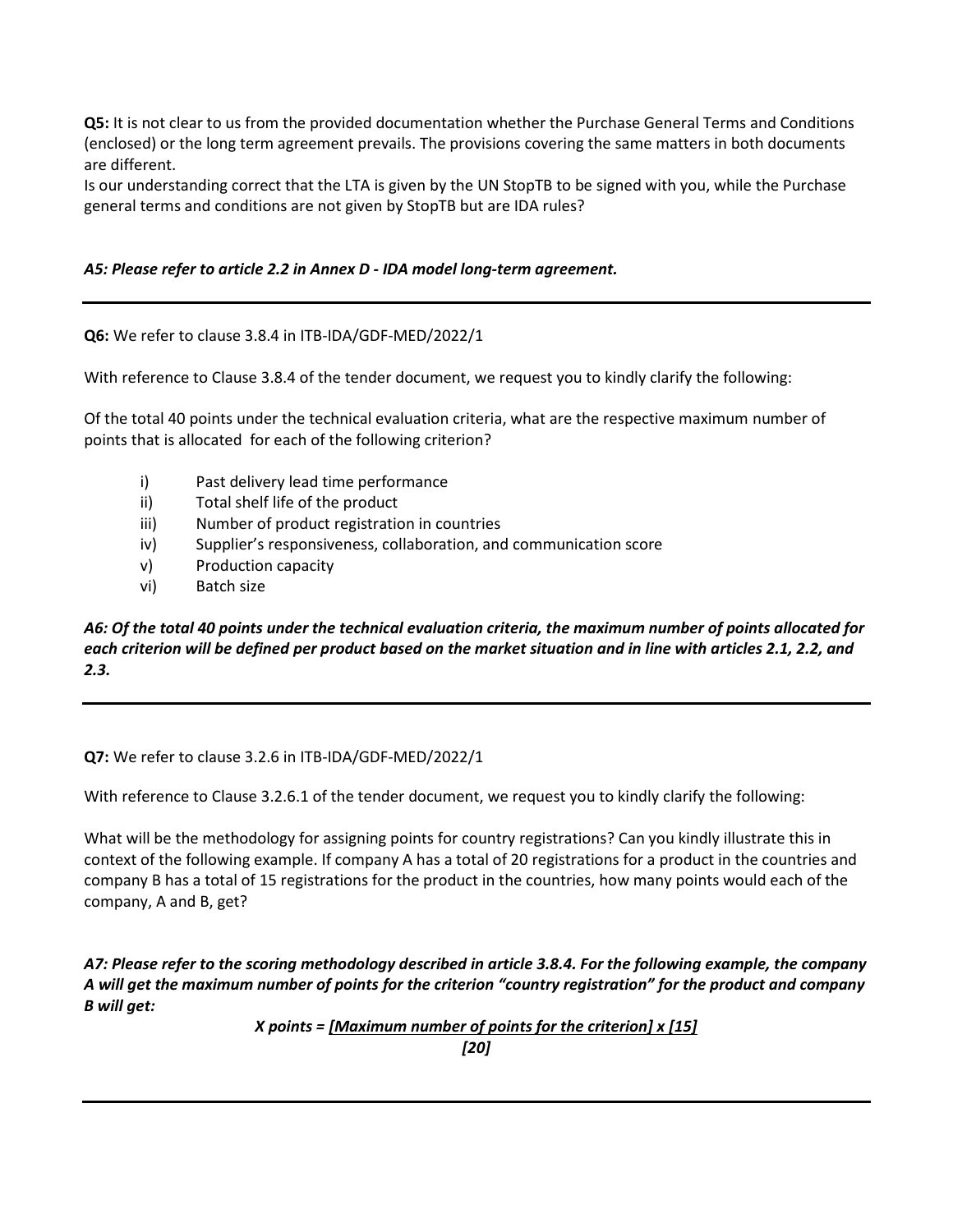We refer to clause 3.2.4 in ITB-IDA/GDF-MED/2022/1

With reference to the Clauses 3.2.4.2 and 3.2.4.3, we request you to kindly clarify the following :

**Q8A:** If a company wants to offer a procurement volume-based discount; what would be the methodology. **Q8B:** Also, can you kindly clarify as to which prices be taken into consideration to determine the financial evaluation score.

#### *A8A: The bidder can offer the discount in quantity staircases.*

### *A8B: Please refer to section 3.8.4 for evaluation \* Price per unit (tablet, vial) offered for the EXW INCOTERM.*

**Q9:** We refer to clause 2.8.6 in ITB-IDA/GDF-MED/2022/1

With reference to Clause 2.8.6 of the tender document, in case, GDF/IDA and any supplier do not arrive at an agreement for increase in price of a product, we understand it would lead to non-extension of the LTA.

If such a situation arises, can you kindly clarify the following :

**Q9A:** Will the LTA be cancelled for all suppliers or only cancelled for the company which did not reach an agreement with GDF/IDA

**Q9B:** How would such a cancellation with one supplier impact the allocation made to other LTA suppliers who have agreed to the extension.

**Q9C:** In case, a company offers to reduce prices at the time of extension, would it affect the allocation for this supplier and what would be the impact on other LTA suppliers?

*A9A: The LTA shall not be extended only for the product/supplier where the parties do not agree to the revised prices.*

*A9B: Please refer to section 3.9.9. The future orders will be assigned to the remaining awarded suppliers.*

*A9C: No change in the market share allocation for a company offering the reduced price during extension and no impact on other LTA suppliers. However, if the price reduction is significant, GDF/IDA reserves the right to organize ad-hoc ITB for the product.*

**Q10:** We refer to clause 3.8.4 in ITB-IDA/GDF-MED/2022/1

With reference to clause 3.8.4 of the tender document, we have following query.